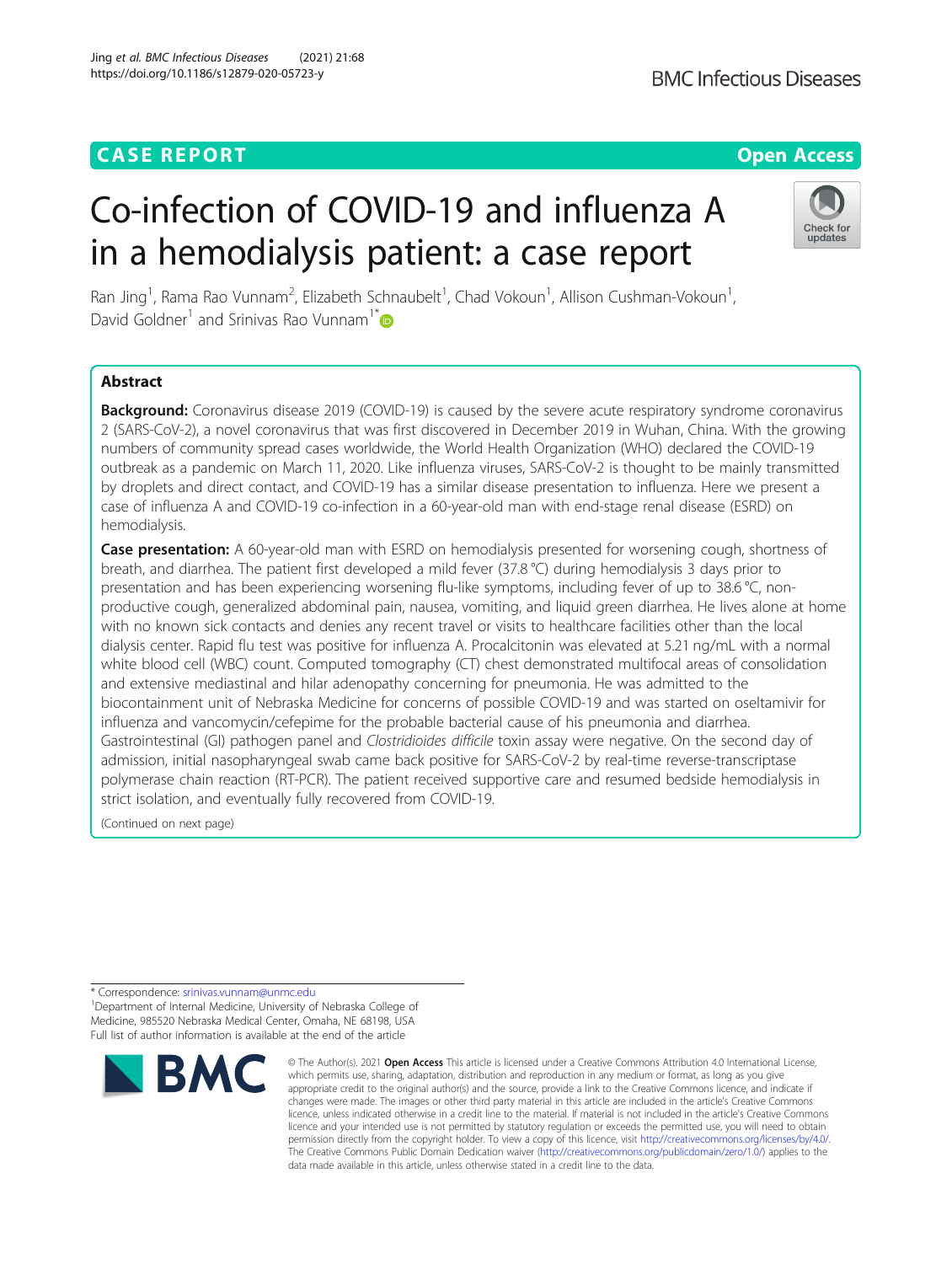#### (Continued from previous page)

**Conclusions:** We presented a case of co-infection of influenza and SARS-CoV-2 in a hemodialysis patient. The possibility of SARS-CoV-2 co-infection should not be overlooked even when other viruses including influenza can explain the clinical symptoms, especially in high-risk patients.

**Keywords:** Case report, COVID-19, Co-infection, Influenza A, High risk, Hemodialysis

# **Background**

Coronavirus disease 2019 (COVID-19), a novel coronavirus disease that was first reported in Wuhan, China, is caused by the severe acute respiratory syndrome coronavirus 2 (SARS-CoV-2) [[1\]](#page-5-0). With the growing numbers of community spread cases worldwide, the World Health Organization (WHO) declared the COVID-19 outbreak as a pandemic on March 11, 2020 [\[2](#page-5-0)]. As of June 29, 2020, over 10 million cases have been reported in 188 countries, causing more than 500,000 deaths [[3\]](#page-5-0). The first COVID-19 case in the United States (US) was confirmed on January 20, 2020, and in a mere 5 months, the widespread community transmission of the virus has led the number of confirmed cases in the US to exceed 2 million, and the death toll has surpassed 126,000 as of June 29, 2020 [\[3](#page-5-0), [4](#page-5-0)]. Like influenza viruses, SARS-CoV-2 is thought to be mainly transmitted via respiratory droplets or direct contact, and COVID-19 has a similar disease presentation to influenza, causing respiratory diseases that present as a broad-spectrum of illnesses from asymptomatic or mild to severe illness and, in some cases, death [[5,](#page-5-0) [6\]](#page-5-0). Here we present a case of COVID-19 and Influenza A co-infection in a patient on hemodialysis who has no travel history or known exposure to suspected or confirmed COVID-19 cases in the United States.

#### Case presentation

A 60-year-old man with end-stage renal disease (ESRD) on hemodialysis via arteriovenous (AV) fistula presented to the emergency department (ED) from home on March 18, 2020, with a chief complaint of fever, cough, shortness of breath, and diarrhea. He has a history of IgA nephropathy and a failed kidney transplant due to rejection in 2013. He lives alone at home in western Iowa and had no recent travel history or visits to any healthcare facilities except for a local dialysis center for routine dialysis.

The patient receives hemodialysis three times a week (Monday, Wednesday, and Friday) at a local dialysis center. The symptoms started on Monday, March 16, 2020, while he was at his routine dialysis when he began to feel feverish and experience chills. His temperature taken at the dialysis center was 37.8 °C. After dialysis, he developed a headache, non-productive cough, sore throat, runny nose, poor appetite with nausea, vomiting, and abdominal pain, which progressively worsened over the next 2 days. On March 17, he started to have generalized myalgias, mild shortness of breath, and diarrhea with liquid green stool without visible blood. He missed his hemodialysis on Wednesday, March 18 and presented to the ED.

On arrival at the ED, the patient was provided a mask and placed in a private room in accordance with the ED screening protocol. He was ill-appearing with a fever of 38.6 °C. His respiratory rate was 23 per minute, and other vital signs were unremarkable. Physical examination was significant for diffuse rhonchi and bibasilar rales on auscultation. Chest X-ray (Fig. 1) showed right midlung consolidation, and patchy left lower lung opacities, concerning for multifocal pneumonia. Rapid influenza antigen test was positive for influenza A; viral subtypes were not specified. A nasopharyngeal swab specimen was sent for real-time reverse-transcriptase polymerase chain reaction (RT-PCR) test (NEcov19 assay) at the Nebraska Medical Center Clinical Lab to rule out COVID-19 infection. He was placed on contact and airborne isolation precautions with eye protection for concerns of probable COVID-19 as per the Centers for Disease Control and Prevention (CDC) recommendations.

Lab workup was significant for elevated procalcitonin and lymphopenia (Table [1\)](#page-2-0). The electrocardiogram showed normal sinus rhythm. Computed tomography (CT) of the



Fig. 1 Anteroposterior chest X-ray showing new right midlung consolidation and left lower lung opacities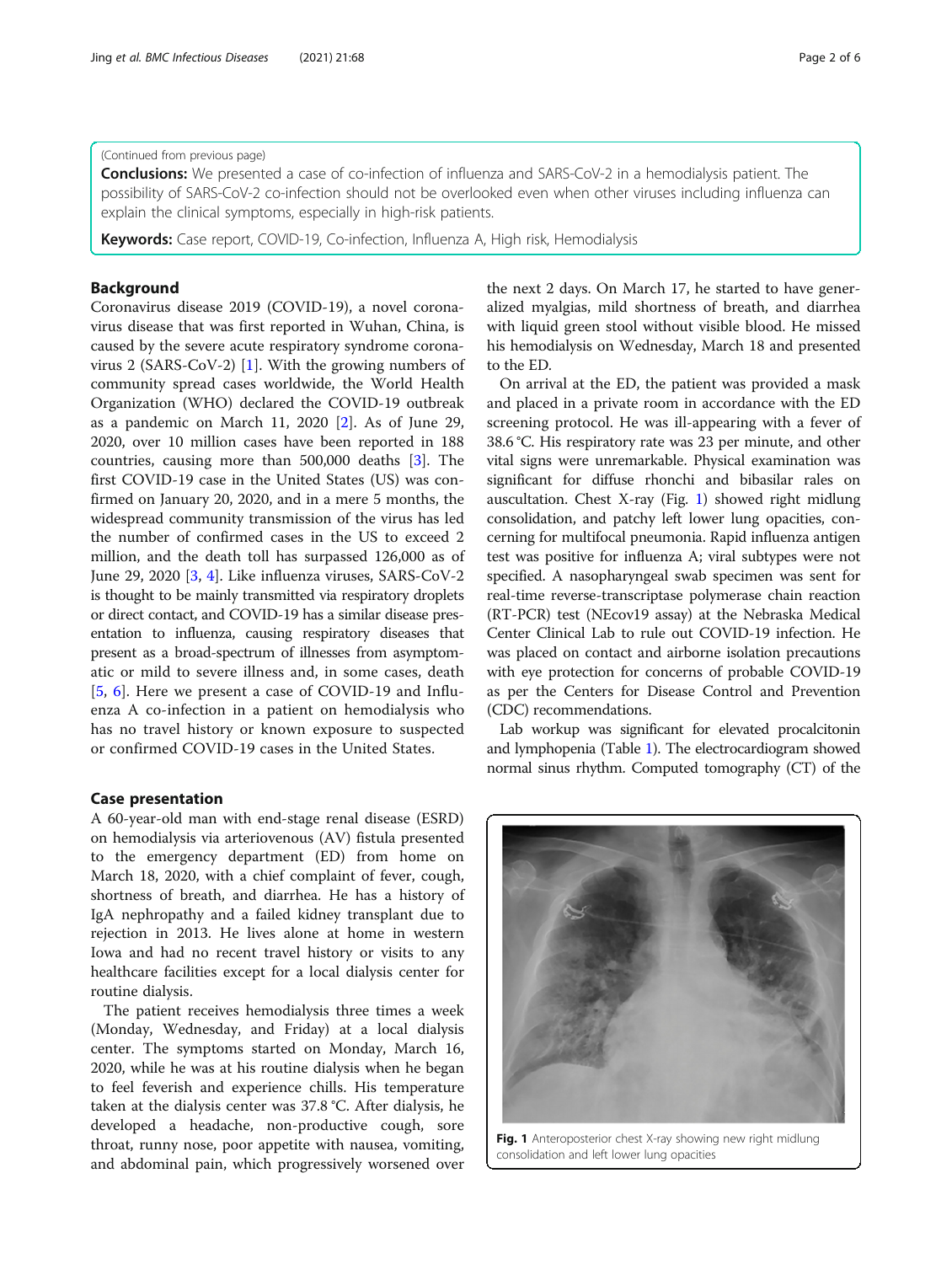## <span id="page-2-0"></span>Table 1 Laboratory results

| <b>Laboratory Measures</b>             | Reference Range         | <b>Hospital Day 1</b><br>(Illness Day 3) | <b>Hospital Day 2</b><br>(Illness Day 4) | <b>Hospital Day 3</b><br>(Illness Day 5) | <b>Hospital Day 4</b><br>(Illness Day 6) | <b>Hospital Day 5</b><br>(Illness Day 7) | <b>Hospital Day 6</b><br>(Illness Day 8) |
|----------------------------------------|-------------------------|------------------------------------------|------------------------------------------|------------------------------------------|------------------------------------------|------------------------------------------|------------------------------------------|
| White Cell Count (per µl)              | 4000-11,000             | 8700                                     |                                          | 15,300 (H)                               | 7400                                     | 6100                                     | 6800                                     |
| Red Cell Count (per µl)                | $4,300,000 - 5,900,000$ | 3,660,000(L)                             |                                          | 3,190,000 (L)                            | 3,400,000 (L)                            | 3,270,000 (L)                            | 3,400,000 (L)                            |
| Hemoglobin (g/dL)                      | $13.3 - 17.3$           | 11.3(L)                                  |                                          | 9.9(L)                                   | 10.4(L)                                  | 10.2(L)                                  | 10.4(L)                                  |
| Hematocrit (%)                         | 39.0-52.0               | 33.5 (L)                                 |                                          | 30.1(L)                                  | 31.8(L)                                  | 31.0 $(L)$                               | 32.1 $(L)$                               |
| Platelet Count (per µl)                | $150,000 - 400,000$     | 226,000                                  |                                          | 157,000                                  | 179,000                                  | 189,000                                  | 199,000                                  |
| Absolute Neutrophil Count<br>(per µl)  | 1300-7500               | 7200                                     |                                          | 13,300 (H)                               | 5500                                     | 3800                                     | 4700                                     |
| Absolute Lymphocytes<br>Count (per µl) | 700-3900                | 800                                      |                                          | 1200                                     | 1200                                     | 1500                                     | 1300                                     |
| Prothrombin Time (sec)                 | $10.1 - 14.2$           | 13.3                                     | 14.5 (H)                                 | 14.2                                     |                                          |                                          |                                          |
| International Normalized Ratio         | $0.9 - 1.1$             | 1.1                                      | 1.2(H)                                   | 1.2(H)                                   |                                          |                                          |                                          |
| Sodium (mmol/L)                        | 136-145                 | 130 $(L)$                                | 130 (L)                                  | 128(L)                                   | 131 $(L)$                                |                                          |                                          |
| Potassium (mmol/L)                     | $3.5 - 5.1$             | 5.4 $(H)$                                | 5.1                                      | 5.1                                      | 3.7                                      |                                          |                                          |
| Chloride (mmol/L)                      | $98 - 107$              | 91 (L)                                   | 96 (L)                                   | 96 (L)                                   | 96 (L)                                   |                                          |                                          |
| Anion Gap (mmol/L)                     | $4 - 15$                | 18(H)                                    | 14                                       | 16(H)                                    | 11                                       |                                          |                                          |
| CO <sub>2</sub> (mmol/L)               | $22 - 32$               | 21(L)                                    | 20(L)                                    | 16(L)                                    | 24                                       |                                          |                                          |
| Blood Urea Nitrogen (mg/dL)            | $6 - 20$                | 57 (H)                                   | 58 (H)                                   | 64 (H)                                   | 26 (H)                                   |                                          |                                          |
| Creatinine (mg/dL)                     | $0.64 - 1.27$           | 8.42 (H)                                 | $9.63$ (H)                               | 10.90(H)                                 | $6.68$ (H)                               |                                          |                                          |
| Glucose (mg/dL)                        | $70 - 139$              | 53 (L)                                   | 245 (H)                                  | 97                                       | 69 (L)                                   |                                          |                                          |
| Magnesium (mg/dL)                      | $1.8 - 2.5$             | —                                        | 2.0                                      | 2.2                                      | 1.9                                      |                                          |                                          |
| Calcium (mg/dL)                        | $8.6 - 10.4$            | 9.1                                      | 7.9 (L)                                  | 8.6                                      | 8.5(L)                                   |                                          |                                          |
| Total Protein (g/dL)                   | $5.8 - 8.2$             | 6.4                                      |                                          | 5.0(L)                                   | 5.5 (L)                                  | 5.6 $(L)$                                |                                          |
| Albumin (g/dL)                         | $3.5 - 5.1$             | 3.0(L)                                   |                                          | 2.3(L)                                   | 2.6(L)                                   | 2.5(L)                                   |                                          |
| Aspartate Aminotransferase<br>(U/L)    | $15 - 41$               | 95 (H)                                   |                                          | 66 (H)                                   | 68 (H)                                   | 60 (H)                                   |                                          |
| Alanine Aminotransferase<br>(U/L)      | $7 - 52$                | 55 (H)                                   |                                          | 40                                       | 36                                       | 36                                       |                                          |
| Alkaline Phosphatase (U/L)             | $32 - 91$               | 104(H)                                   |                                          | 111 $(H)$                                | 92 (H)                                   | 91                                       |                                          |
| Conjugated Bilirubin (mg/dL)           | $0.1 - 0.5$             |                                          |                                          | 0.1                                      | 0.1                                      | 0.2                                      |                                          |
| Total Bilirubin (mg/dL)                | $0.3 - 1.0$             | 0.7                                      |                                          | 0.5                                      | 0.5                                      | 0.5                                      |                                          |
| Lactic Acid (mmol/L)                   | $0.5 - 2.0$             | 1.3                                      |                                          | 0.8                                      |                                          |                                          |                                          |
| Procalcitonin (ng/mL)                  | < 0.10                  | 5.21 $(H)$                               |                                          | 17.30 (H)                                | 15.30 (H)                                |                                          | 10.00(H)                                 |

(L) The value in the patient was below normal

(H) The value in the patient was above normal

chest (Fig. [2](#page-3-0)) demonstrated multifocal areas of consolidation and tree-in-bud opacities within multiple lobes of the lungs compatible with multifocal pneumonia, as well as small bilateral pleural effusions and extensive mediastinal and bilateral hilar adenopathy. CT abdomen and pelvis showed mildly dilated gas and fluid-filled loops of small bowel and bowel wall enhancement, reflecting possible partial distal obstruction or ileus and enteritis. Blood cultures were taken, and the patient was started on oseltamivir (30 mg, oral, once per day on Mon Wed Fri, given after hemodialysis) for influenza. He is anuric; therefore, we did not test urine streptococcal and legionella antigen. The patient was then admitted to a negative pressure room on an isolation ward while awaiting COVID-19 results.

On hospital day 2, his RT-PCR test was positive for SARS-CoV-2 E and/or N gene RNA, confirming the diagnosis of COVID-19. The local health department was notified to investigate the source of infection. The patient reported feeling extremely fatigued but was afebrile. His cough and shortness of breath improved. His primary complaint was severe liquid green diarrhea, although the Gastrointestinal (GI) pathogen panel and Clostridioides difficile (C. diff) toxin assay were negative. The repeated procalcitonin level (Table 1) was elevated on day 2, suggestive of potentially fivefold increased risk of severe disease of COVID-19 [[7](#page-5-0)]. The patient was continued on vancomycin and cefepime for possible superimposed bacterial pneumonia. Notably, he had multiple episodes of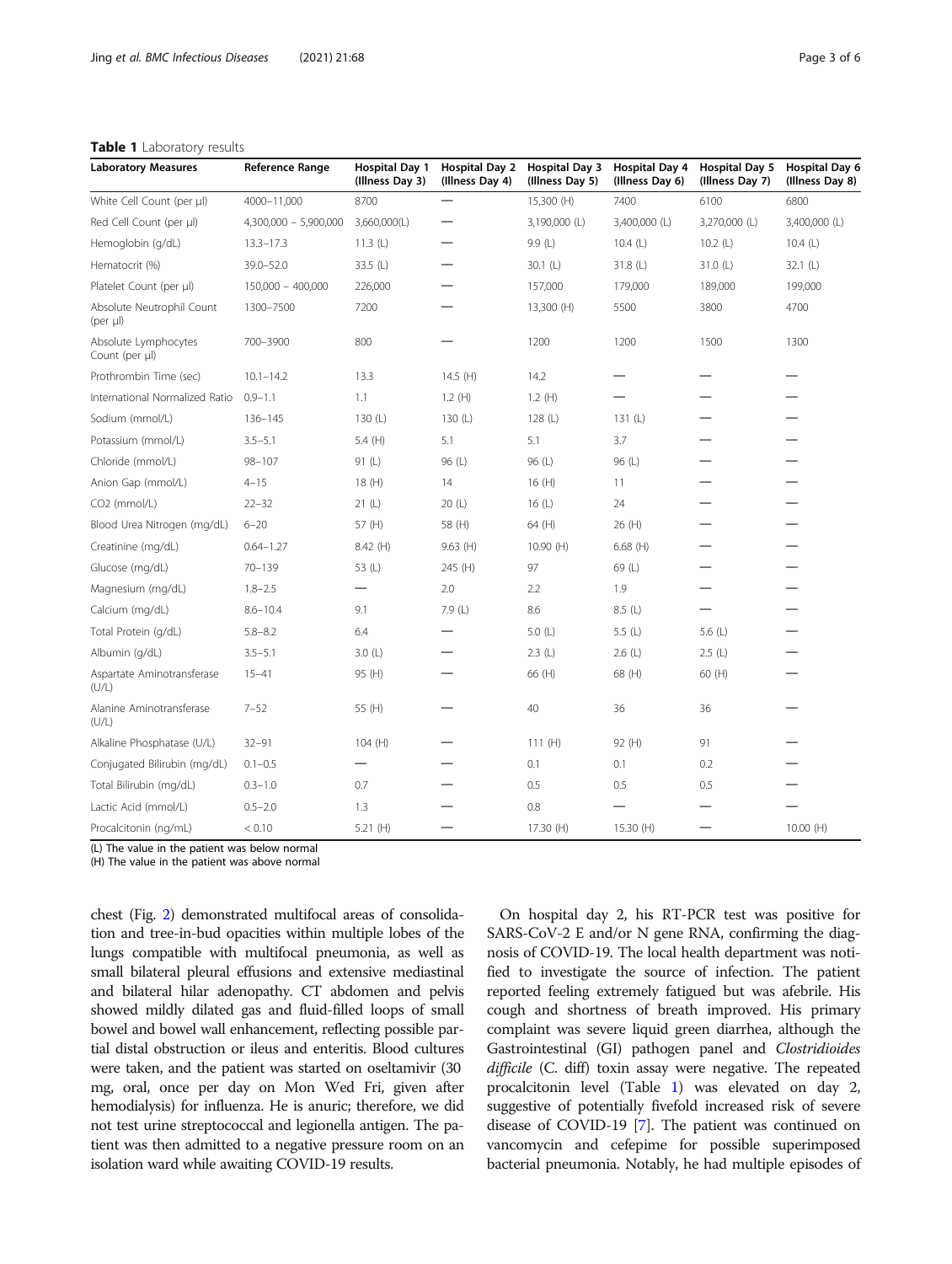hypotension with systolic pressure in the high 80s (mmHg) to 90s with mean arterial pressure (MAP) in the low 60s. We administered 500 ml of lactated Ringer's solution for volume resuscitation. However, aggressive fluid resuscitation was avoided to prevent volume overload. Oral fluids were encouraged to maintain normal volume status. For his COVID-19, as there were no proven specific therapeutic options, the treatment was mainly supportive. He was deemed not a candidate for the clinical trial with remdesivir due to his ESRD. Corticosteroids were not given at that time for concerns that they may delay viral clearance and prolong the disease course [[8](#page-5-0)].

Hemodialysis resumed at the bedside as per the CDC guidelines on hospital day 3 [[9\]](#page-5-0). He remained afebrile, and his blood pressure improved with midodrine and albumin after the dialysis.

Since hospital day 4, the patient started to feel better with increased appetite and improvement of diarrhea, cough, and shortness of breath. Blood cultures demonstrated no bacterial growth at 5 days. With a multidisciplinary approach and optimal medical management, he continues to show clinical improvement despite his comorbidities.

To optimize the use of personal protective equipment (PPE), the patient's dialysis schedule was changed to Tuesday, Thursday, and Saturday to decrease the dialysis days during his hospitalization. His volume status was closely monitored, as inadequate oral fluid intake and diarrhea could lead to hypovolemia and delay dialysis.

The patient was discharged home on hospital day 9 based on a test-based strategy as per CDC guidelines because of his history of solid organ transplant [\[10](#page-5-0)]. No outpatient dialysis precautions were recommended to the patient as he had two negative COVID-19 tests  $(≥24)$ h apart) [\[10\]](#page-5-0).

# Discussion and conclusion

We presented a case of co-infection of influenza A and SARS-CoV-2 in a patient on hemodialysis with no known direct exposure to COVID-19. The patient presented with non-specific symptoms that were clinically indistinguishable from illnesses caused by other respiratory pathogens, and the rapid antigen tests in the ED confirmed influenza A infection. He lived alone and independently at home in western Iowa, and had no recent travel history or visits to any healthcare facilities other than a local dialysis center three times a week for routine dialysis. At the time of his presentation, there was only one confirmed, travel-related case in the county where the patient lives, and the patient denied any direct contact with the first infected person. Although there was no community spread case in the county where the patient lives, community transmitted cases were reported both in western Iowa and Omaha, Nebraska, at the time of this patient's presentation. Given the increase in the rapid community transmission of the COVID-19 pandemic, our infectious disease team recommended that concomitant infection of COVID-19 needed to be ruled out in this high-risk patient with multiple comorbidities even when there was a lack of clear history of exposure and his symptoms could be easily explained by his positive rapid influenza antigen test. The local health department was notified promptly of the positive COVID-19 results for the investigation of the source of infection. On March 21, 2020, this case was declared as the second confirmed case and the first confirmed community transmitted case in the county [[11](#page-5-0)].

The severity of clinical presentations of COVID-19 ranges widely from asymptomatic, mild to severe illnesses requiring hospitalization and intensive care [\[6](#page-5-0)]. As many infected persons remain asymptomatic or only develop mild symptoms, many cases go unidentified and unreported. In a recently published article that studied 16 cohorts worldwide, it is estimated that asymptomatic cases could account for up to 45% of all SARS-CoV-2 infections [\[12](#page-5-0)]. The role of asymptomatic transmission in the rapid spreading of the virus is still under investigation, but the same study points out that SARS-CoV-2 can be transmitted from asymptomatic persons to others for a prolonged period.

Around 14% of all infected cases worldwide progress to severe illness and approximately 5% require critical care  $[6]$  $[6]$ . Older adults (age > 65 years) and patients with underlying medical conditions such as heart disease, lung disease, diabetes, and renal disease are at higher risk of developing severe COVID-19 illness [[13\]](#page-5-0). In the United States, the preliminary description of outcomes among patients with COVID-19 indicates that fatality was highest in persons aged ≥85, ranging from 10 to 27%, followed by 3 to 11% among persons aged 65–84

<span id="page-3-0"></span>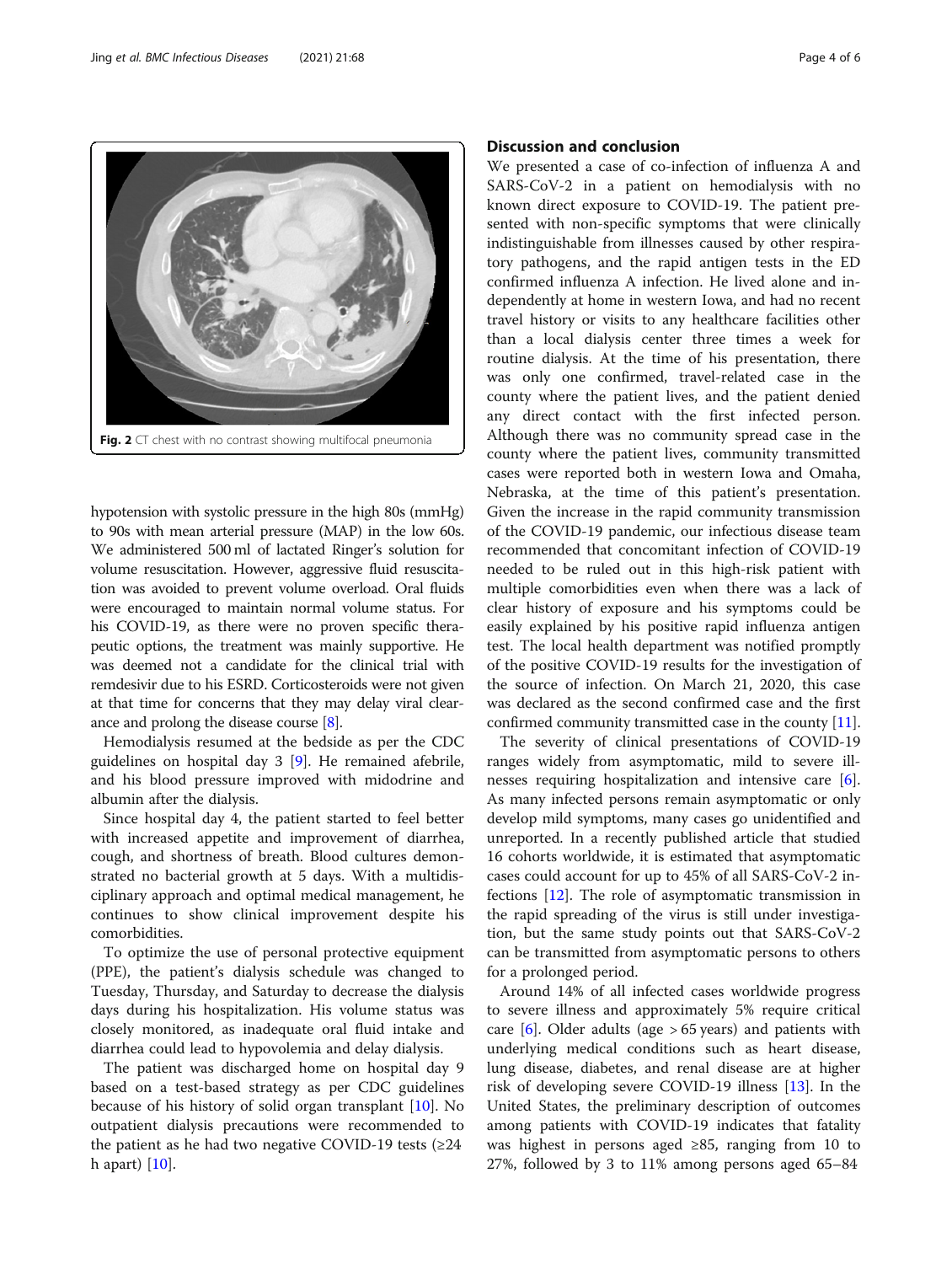years, 1 to 3% among persons aged  $55-64$  years,  $\langle 1\%$ among persons aged 20–54 years, and no fatalities among persons aged  $\leq$ 19 years [\[14](#page-5-0)].

The most common symptoms of COVID-19 patients are fever, cough, fatigue, and GI symptoms [[15](#page-5-0), [16](#page-5-0)]. Our patient initially developed mild fever, cough, and shortness of breath, but on admission (illness day 3) and during hospitalization, his main complaints were fatigue and diarrhea. The patient was unfortunately not eligible for the clinical trial of remdesivir at the Nebraska Medical Center due to his ESRD but had been improving clinically with dialysis and supportive care. Of note, remdesivir was later reported to be able to shorten the recovery time from 15 days to 11 days in hospitalized adult patients [[17](#page-5-0)]. By illness day 4 (hospital day 2), his shortness of breath, dry cough, and abdominal pain have improved. Since illness day 5 (hospital day 3), his severe diarrhea also improved with oral loperamide after C.diff infection was ruled out. Our understanding of the treatment options of COVID-19 has been advancing. The patient did not receive any corticosteroids during his treatment based on the popular hypothesis at that time that corticosteroids could potentially delay viral clearance and worsen patient outcomes [[8\]](#page-5-0). However, a more recent large clinical trial showed that dexamethasone could reduce death in patients suffering from severe respiratory complications of COVID-19 by up to one-third [[18](#page-5-0)].

An early study in February on 8274 close contacts in the Wuhan region where the virus was first discovered showed that 5.8% of COVID-19 patients had other respiratory pathogen co-infections [[19\]](#page-5-0). In another study, the rate of co-infections of COVID-19 with other respiratory pathogens was reported to be as high as 21% [\[20\]](#page-5-0). A more recent meta-analysis of 30 studies on a total of 3834 patients reports the pooled proportions of bacterial and viral co-infections in COVID-19 patients were 7 and 3%, respectively [[21\]](#page-5-0). Of note, the prevalence of bacterial co-infection was found to be higher in patients in the Intensive Care Unit (ICU), increasing to 14%. Given the increase in the rapid community transmission of the pandemic, the threshold for suspicion and testing for SARS-CoV-2 infection should be low in patients with fever, respiratory symptoms, or other symptoms that are fitting for COVID-19, even when there is evidence of infections by other respiratory pathogens. Any missed COVID-19 cases can lead to significant adverse public health consequences. This case highlights the fact that coinfection of SARS-CoV-2 and other respiratory pathogens can occur in patients with no known direct COVID-19 exposure, and that it is important to test for COVID-19 in high-risk patients even when other etiologies could explain the symptoms [\[22](#page-5-0)].

#### Lessons learned from this case

- 1) There should be a high index of suspicion for SARS-CoV-2 infection in patients with fever and respiratory symptoms even when the patient is tested positive for other respiratory pathogens. Any missed COVID-19 cases will put the patient, other patients, health care providers, and the whole community at risk. A high index of suspicion, early testing, and a multidisciplinary approach to patient care are crucial for the treatment of COVID-19 pneumonia, especially in patients with multiple comorbidities.
- 2) With adequate testing and appropriate triaging of patients with suspected COVID-19, health care providers can be better-prepared in various health care settings, including imaging centers, dialysis facilities, and long-term care institutions.
- 3) With the widespread community transmission of COVID-19 in the US, patients presenting with other less typical symptoms including GI symptoms such as nausea, vomiting, diarrhea, and abdominal pain should also raise the clinicians' suspicion for possible COVID-19 infection.

#### Abbreviations

ESRD: End-stage renal disease; COVID-19: Coronavirus Disease 2019; WHO: World Health Organization; SARS-CoV-2: Severe Acute Respiratory Syndrome Coronavirus 2; US: The United States; WBC: White Blood Cell; CT: Computed Tomography; AV: Arteriovenous; ED: Emergency Department; RT-PCR: Real-Time Reverse-Transcriptase Polymerase Chain Reaction; CDC: Center for Disease Control and Prevention; GI: Gastrointestinal; MAP: Mean Arterial Pressure; PPE: Personal Protective Equipment; ICU: Intensive Care Unit

#### Acknowledgments

We thank the patient and the members of the University of Nebraska Medical Center COVID team (Hospital Medicine team, Infectious Disease team, Nephrology team, and 7 UT staff).

#### Authors' contributions

RJ drafted the manuscript, designed the table, and contributed to the literature search. RV and AV worked on the manuscript, contributed to the literature search, and made suggestions to improve the content. ES, CV, and DG worked on the manuscript and made suggestions to improve the content. SV supervised the work, designed the figures, contributed to the literature search, and worked on the manuscript. All authors have read and approved the final manuscript.

#### Funding

None.

#### Availability of data and materials

Not applicable.

Ethics approval and consent to participate Not applicable.

#### Consent for publication

Written informed consent was obtained from the patient for publication of this case report and any accompanying images. A copy of the written consent is available for review by the Editor-in-Chief of this journal.

#### Competing interests

The authors declare that there are no competing interests.